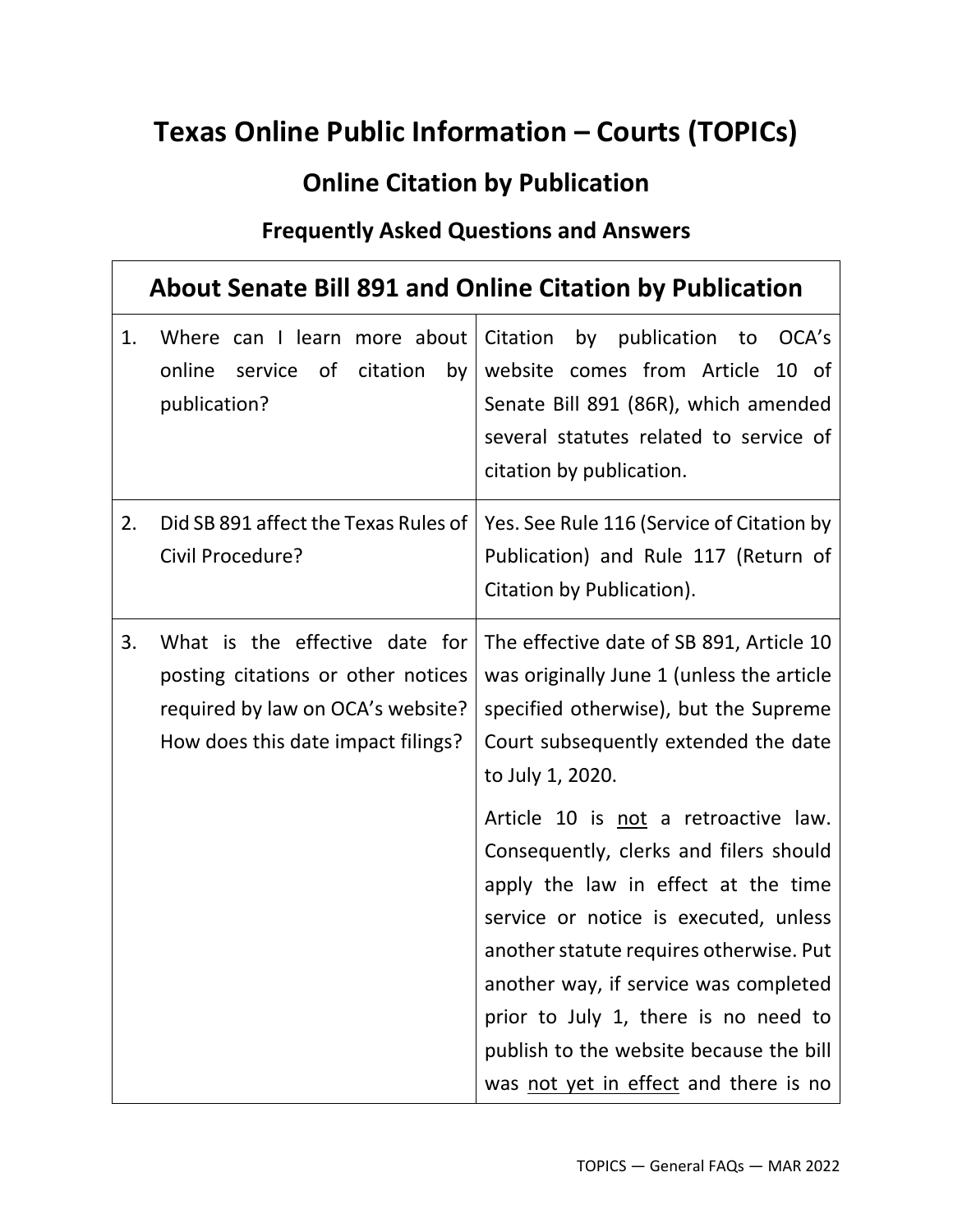| indication that the Legislature intended |
|------------------------------------------|
| a retroactive application. However, for  |
| service published on or after July 1,    |
| 2020, the Legislature clearly intended   |
| publication<br>online<br>the<br>new      |
| requirement to apply.                    |
|                                          |

## **Accessing the Online Citation by Publication Website**

| 4. | How do I log in to OCA's citation by | If you are an authorized user, submit                                            |
|----|--------------------------------------|----------------------------------------------------------------------------------|
|    | publication website?                 | your email address on the login page<br>and you will receive a link granting you |
|    |                                      |                                                                                  |
|    |                                      | access to the website. If you are not an                                         |
|    |                                      | authorized user, then you will not                                               |
|    |                                      | receive an email granting you access to                                          |
|    |                                      | the website.                                                                     |
|    |                                      | NOTE: each time you wish to log in to                                            |
|    |                                      | the website you will enter your email                                            |
|    |                                      | address to receive the access link. The                                          |
|    |                                      | website will automatically log you out                                           |
|    |                                      | after 15 minutes of inactivity and you                                           |
|    |                                      | will have to log in again.                                                       |
| 5. | I entered my email address but did   | Though<br>the<br>review<br>anyone<br>can                                         |
|    | not receive an email that allows     | information posted on OCA's citation                                             |
|    | me to log in.                        | by publication website, only authorized                                          |
|    |                                      | users can log in to and add information                                          |
|    |                                      | to the website. You cannot log in unless                                         |
|    |                                      | your name and email address have                                                 |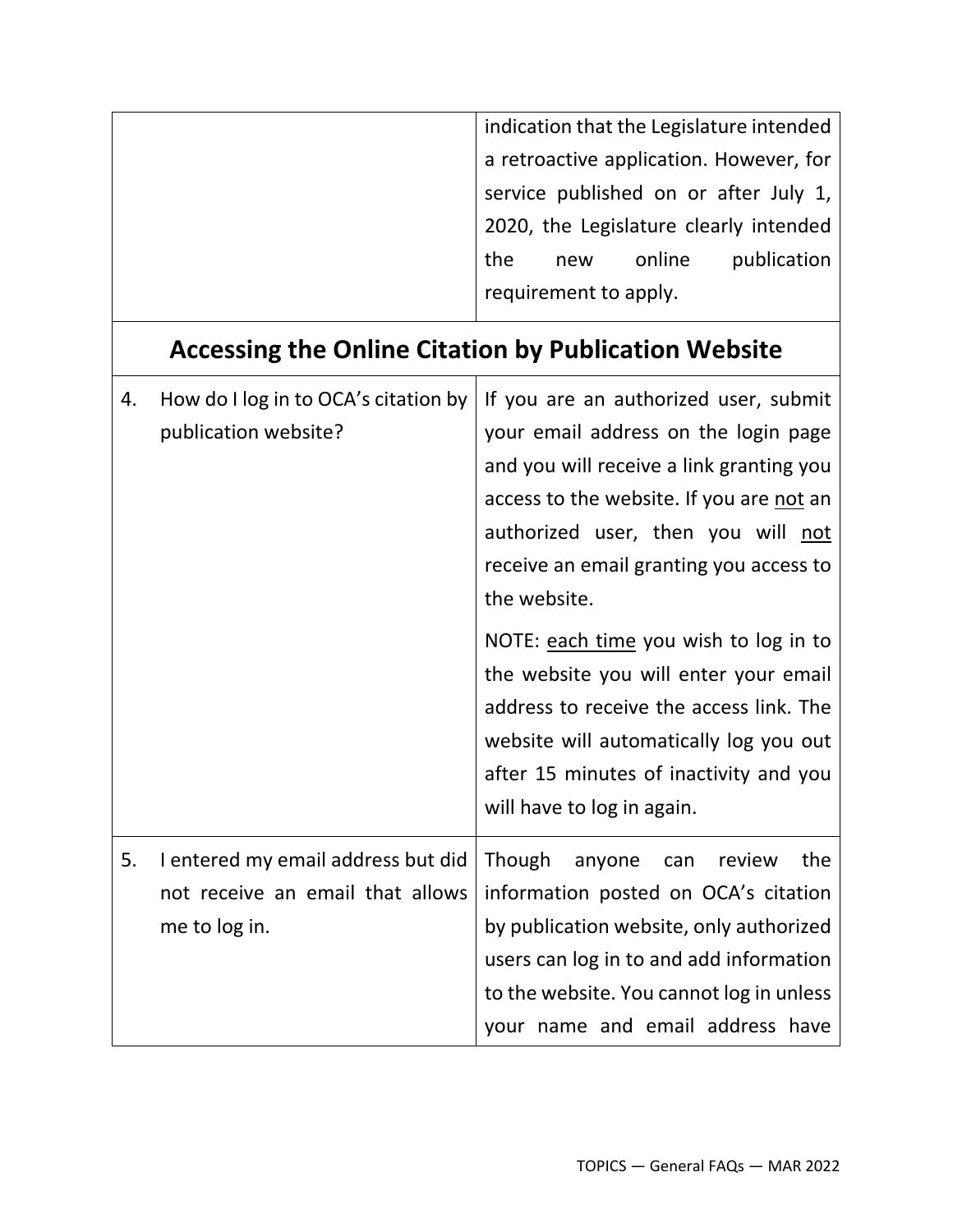|     |                                                                                                                                                                    | been added to the system to grant you<br>authorized user status.                                                                                                                                                                                                                         |
|-----|--------------------------------------------------------------------------------------------------------------------------------------------------------------------|------------------------------------------------------------------------------------------------------------------------------------------------------------------------------------------------------------------------------------------------------------------------------------------|
| 6.  | Can justice courts use the website?                                                                                                                                | Yes, but only to post a civil citation or<br>notice on the website. Please do not<br>post traffic or other criminal-related<br>citations to the website.                                                                                                                                 |
| 7.  | municipal<br>the<br>Can<br>courts<br>use<br>website?                                                                                                               | Yes, but only to post a civil citation or<br>notice on the website. Please do not<br>post traffic or other criminal-related<br>citations to the website.                                                                                                                                 |
| 8.  | clerk staff and<br>$\blacksquare$<br>need<br>am<br>authorized user status.                                                                                         | The elected clerk is the manager of the<br>account and is the only person who can<br>add users and determine their level of<br>access. The elected clerk can assign<br>management duties to the deputy clerk<br>or other designee.                                                       |
| 9.  | staff<br>and<br>need<br>am<br>court<br>authorized user status.                                                                                                     | Please contact and coordinate with<br>respective district or county<br>your<br>clerk's office or contact OCA for<br>authorized user access.                                                                                                                                              |
| 10. | <u>I am an attorney</u> , or <u>I am a member</u><br>of the general public, and I want to<br>gain access as a user to post a<br>citation or notice to the website. | Neither attorneys nor the general<br>public can be added as an authorized<br>user, and a clerk or other authorized<br>user must post your citation or notice<br>to the website. Therefore, filers and<br>attorneys must coordinate with the<br>clerk in order to have their citations or |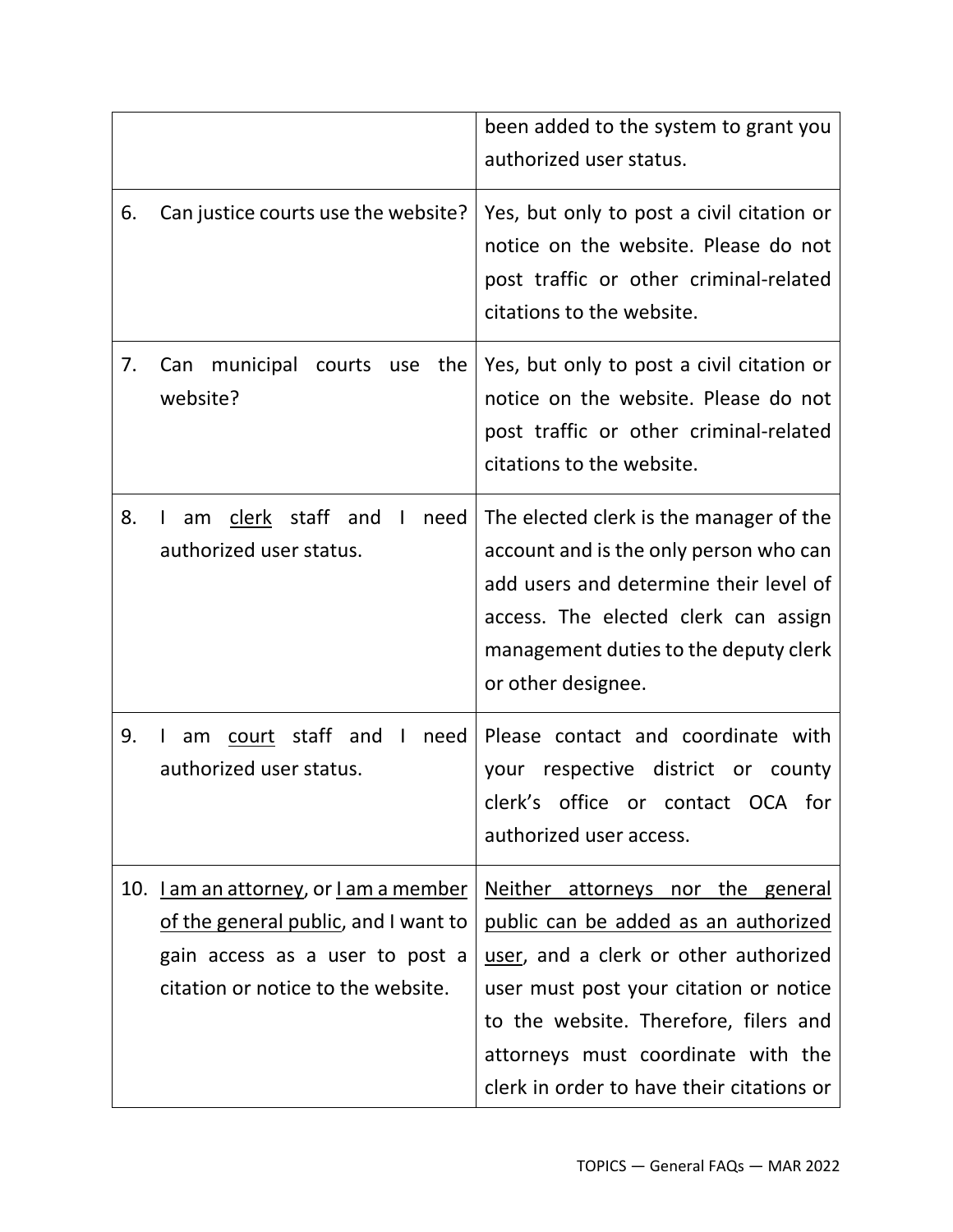|                                                                   | the<br>notices<br>posted<br>to<br>website.<br>Attorneys and filers<br>file<br>must<br>an<br>application or request with the clerk.                                                                                                                                                                                                                                                                                     |
|-------------------------------------------------------------------|------------------------------------------------------------------------------------------------------------------------------------------------------------------------------------------------------------------------------------------------------------------------------------------------------------------------------------------------------------------------------------------------------------------------|
| 11. I'm an authorized user, but I can't<br>log in to the website. | First, make sure you log in with the<br>same email address that was used to<br>register you as an authorized user.<br>Second, if you receive a link but when<br>clicked the website shows it is expired,<br>it's possible that your IT department<br>has a security protocol preventing the<br>link from working. To get around this,<br>try to copy and paste the sign-in link<br>into your browser. If that does not |
|                                                                   | work, check with your IT department to<br>see if a work-around is available.                                                                                                                                                                                                                                                                                                                                           |
|                                                                   | Lastly, if you don't know what your<br>authorized user address is or if you are<br>having difficulties logging in, please<br>contact<br>OCA-<br>at<br>us<br>LegalSupport@txcourts.gov.                                                                                                                                                                                                                                 |
|                                                                   | <b>Common Operational Issues</b>                                                                                                                                                                                                                                                                                                                                                                                       |
|                                                                   | 12. After I save a citation, when will it $\vert$ A saved citation will post immediately.                                                                                                                                                                                                                                                                                                                              |

citation.

actually post to the website?

If it does not, first make sure that you

correctly entered and saved the

For additional help, contact us at [OCA-](mailto:OCA-LegalSupport@txcourts.gov)

[LegalSupport@txcourts.gov.](mailto:OCA-LegalSupport@txcourts.gov)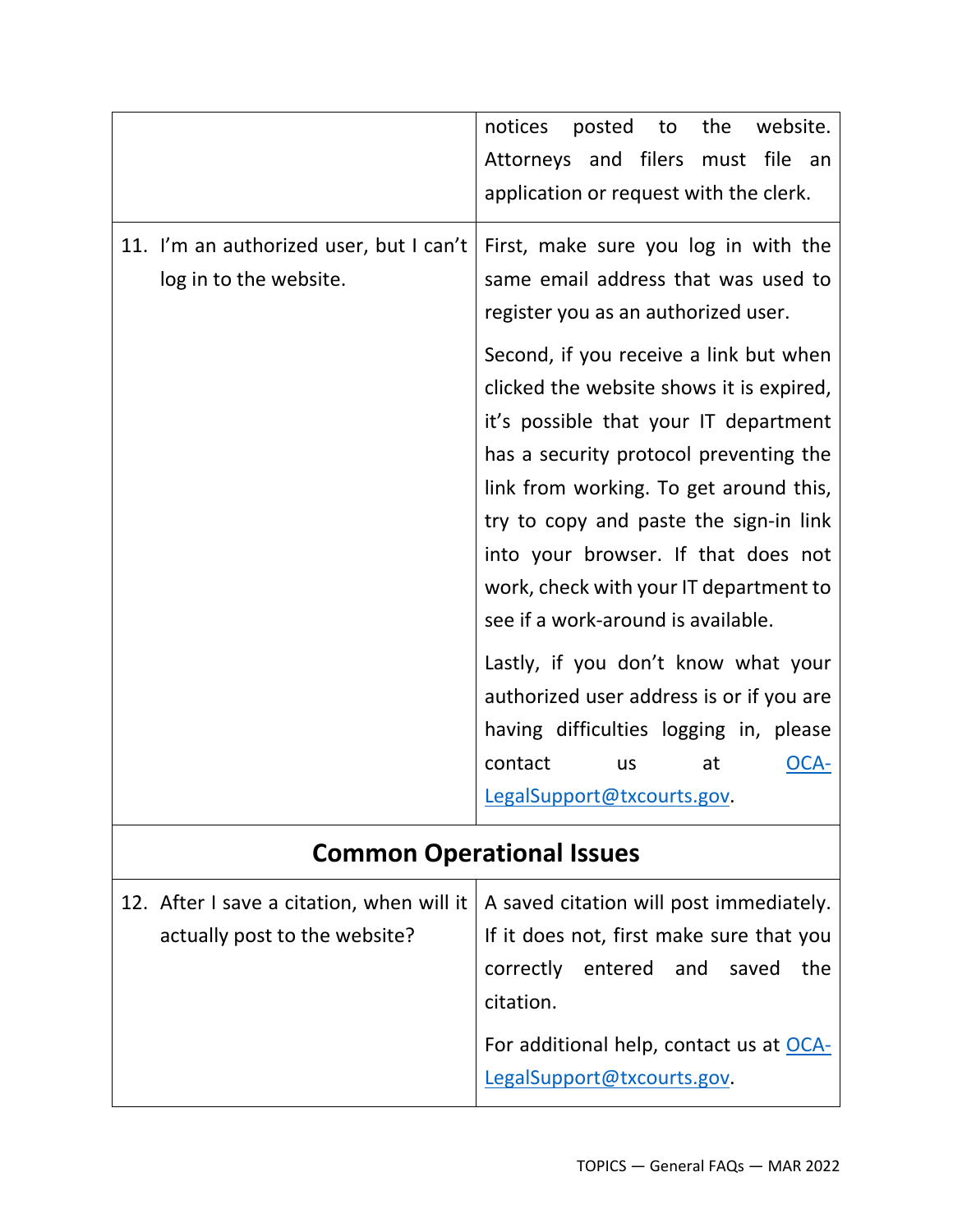| 13. Can I edit a published citation or<br>notice?                                                                       | If you need to correct a posted citation,<br>you will need to repost the citation.<br>However, if you wish to change the end<br>date of a citation that is currently<br>may do so without<br>active, you<br>reposting the citation.                                              |
|-------------------------------------------------------------------------------------------------------------------------|----------------------------------------------------------------------------------------------------------------------------------------------------------------------------------------------------------------------------------------------------------------------------------|
| 14. How do I delete<br>published<br>a<br>citation or notice?                                                            | A posted citation or notice cannot be<br>deleted. Instead, the post will roll over<br>from "active" to "expired" and fall from<br>the active listings. To push a post into<br>expired status, the end date of the<br>posting can be adjusted to speed up the<br>expiration date. |
| 15. Does the website calculate the<br>publication period?<br>(Updated<br>03/01/2022)                                    | No. Users must manually enter the<br>number of days a citation is set to be<br>published. The website will display the<br>publication start and end dates based<br>on the number of days selected for<br>publication.                                                            |
| 16. Can I backdate a citation?                                                                                          | No. The system does not permit<br>backdating.                                                                                                                                                                                                                                    |
| 17. If you are serving an Unknown<br>Heir, Unknown Mother or Father,<br>etc., what should you use in the<br>name field? | Enter the name or language that<br>appears on the citation in the party<br>field (e.g., Unknown Heirs of ______,<br>Unknown Father of $\rule{1em}{0.15mm}$ etc.).<br>Capture as much information<br>as<br>possible in the name field to make it                                  |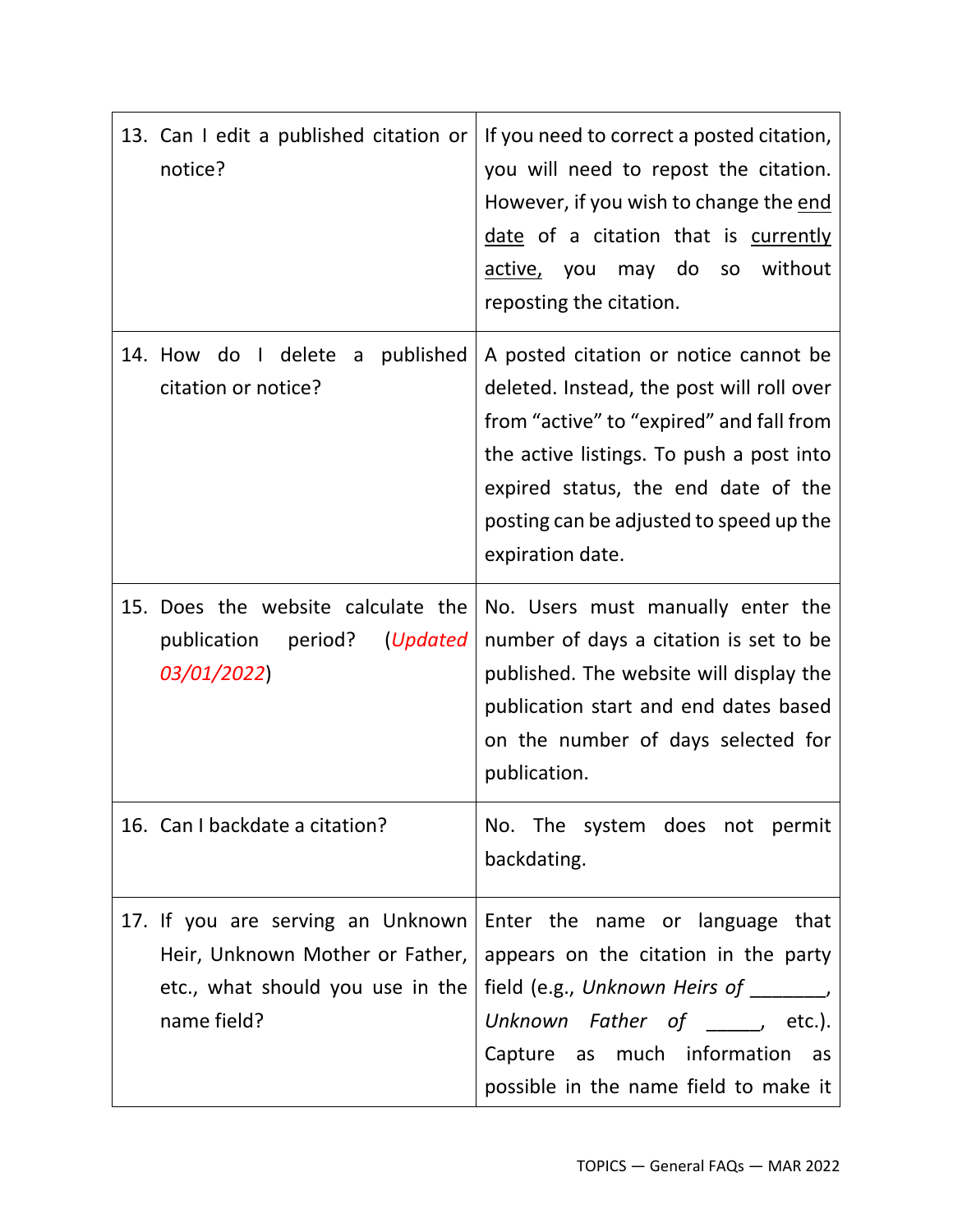|                                                                                              | easier to identify a posting. Entering<br>"Unknown Heirs" and nothing more<br>may create confusion in public searches<br>of the database and archive.<br>SB 891 did not change the content or<br>requisites for a citation that will be<br>published to the newspaper or website.<br>Absent a statute to the contrary, TRCP<br>Rule 114 controls.                                                  |
|----------------------------------------------------------------------------------------------|----------------------------------------------------------------------------------------------------------------------------------------------------------------------------------------------------------------------------------------------------------------------------------------------------------------------------------------------------------------------------------------------------|
| 18. What should an authorized user do<br>with<br>the<br>return when<br>it<br>is<br>received? | OCA suggests the authorized user both<br>send a copy of the return to the filer<br>and place a copy of the return in the<br>case file.                                                                                                                                                                                                                                                             |
|                                                                                              | <b>Online Citation by Publication Generally</b>                                                                                                                                                                                                                                                                                                                                                    |
| 19. Who<br>the<br>return?<br>receives<br>(Updated 03/01/2022)                                | The return is sent to the email address<br>of the authorized user that posted the<br>citation or notice, or to the last email<br>address signed in to make edits or<br>changes to the posting. OCA DOES NOT<br>have access to returns.<br>Any equivalent authorized user can log<br>in to check the status of a posting or to<br>download the return, regardless of who<br>did the actual posting. |
| 20. I am looking for the proof of<br>service required by Estates Code                        | Proof of service, if service is made by<br>publication, consists of a statement<br>made by OCA that contains certain                                                                                                                                                                                                                                                                               |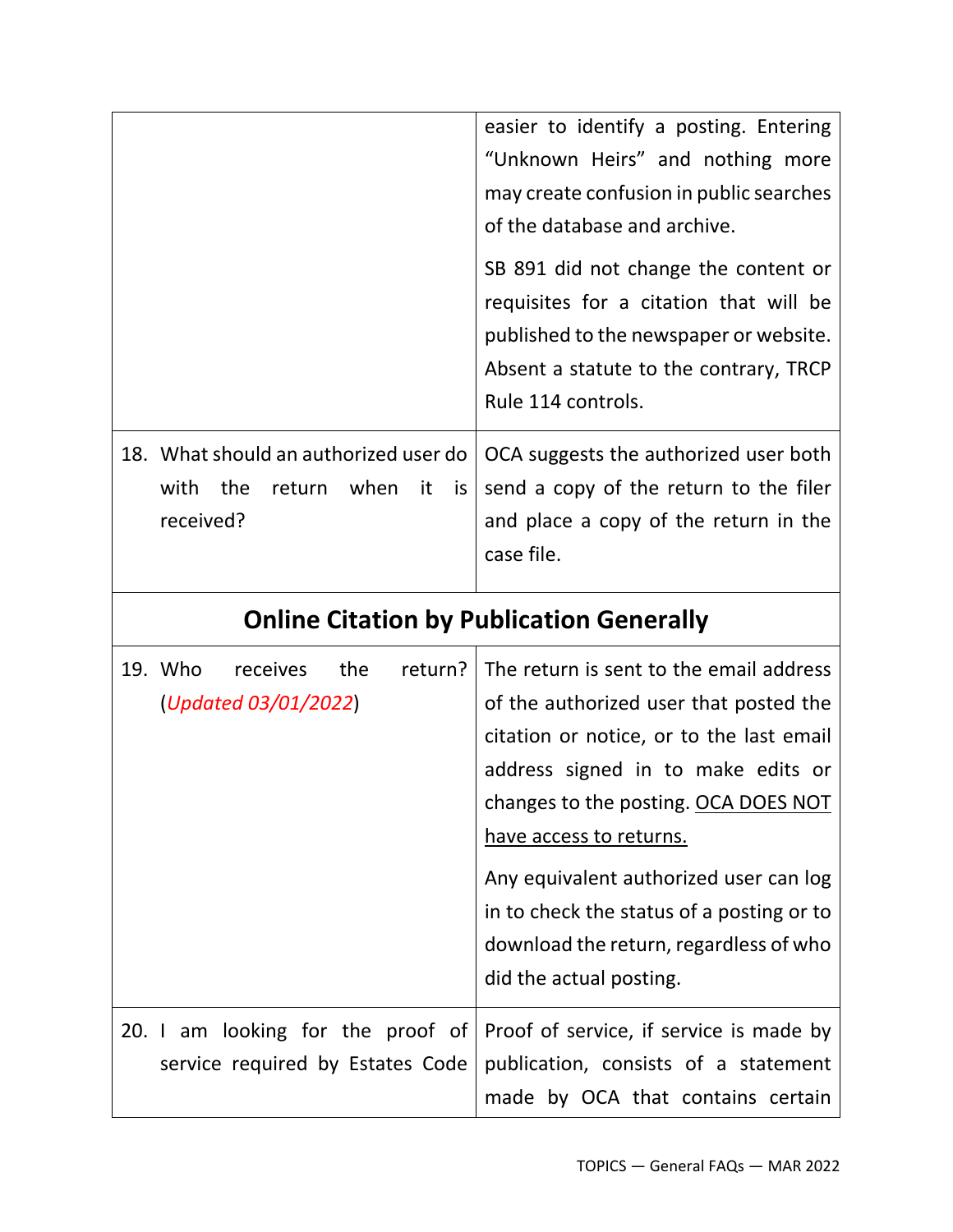| $\S51.103(b)(4)$ or $\S1051.153(b)(4)$ .<br>(Updated 03/01/2022)                                                                                                                            | information as required by these<br>statutes. This statement is found in the<br>return of service.                                                                                                                                                                                                                   |
|---------------------------------------------------------------------------------------------------------------------------------------------------------------------------------------------|----------------------------------------------------------------------------------------------------------------------------------------------------------------------------------------------------------------------------------------------------------------------------------------------------------------------|
| 21. Lam an attorney, or Lam a member<br>of the general public, and I am<br>looking for the return.                                                                                          | OCA DOES NOT have access to returns.<br>the<br>office<br>Please<br>contact<br>that<br>submitted the posting.                                                                                                                                                                                                         |
| 22. Lam an attorney, or Lam a member<br>of the general public, and<br>$\blacksquare$<br>requested that a citation be posted<br>on the website. I want to know the<br>status of the posting. | When a citation is entered into the<br>system, it immediately appears for<br>viewing<br>by<br>the<br>public<br>at<br>topics.txcourts.gov (TOPICs).<br>OCA does NOT keep track of a post's<br>status. If you cannot find a posting on<br>the TOPICs website, please contact the<br>office that submitted the posting. |
| 23. Lam an attorney, or Lam a member<br>of the general public, and I had a<br>citation served upon OCA for<br>publication on the website. Why<br>hasn't it been posted?                     | If you are trying to post a citation or<br>notice to our website, you must<br>coordinate that effort with the clerk of<br>the court.                                                                                                                                                                                 |
| 24. A federal court has required me to<br>publish citation to the website.<br>What do I do?                                                                                                 | Please<br>contact<br>at<br>OCA-<br>us<br>LegalSupport@txcourts.gov.                                                                                                                                                                                                                                                  |
| 25. What fees are assessed on a<br>request for Citation by Publication<br>OCA's website? (Updated<br>on<br>03/01/2022)                                                                      | The clerk may charge a posting fee for<br>posting the citation to the website. This<br>is the amount set by the<br>fee<br>Commissioners Court as a posting fee                                                                                                                                                       |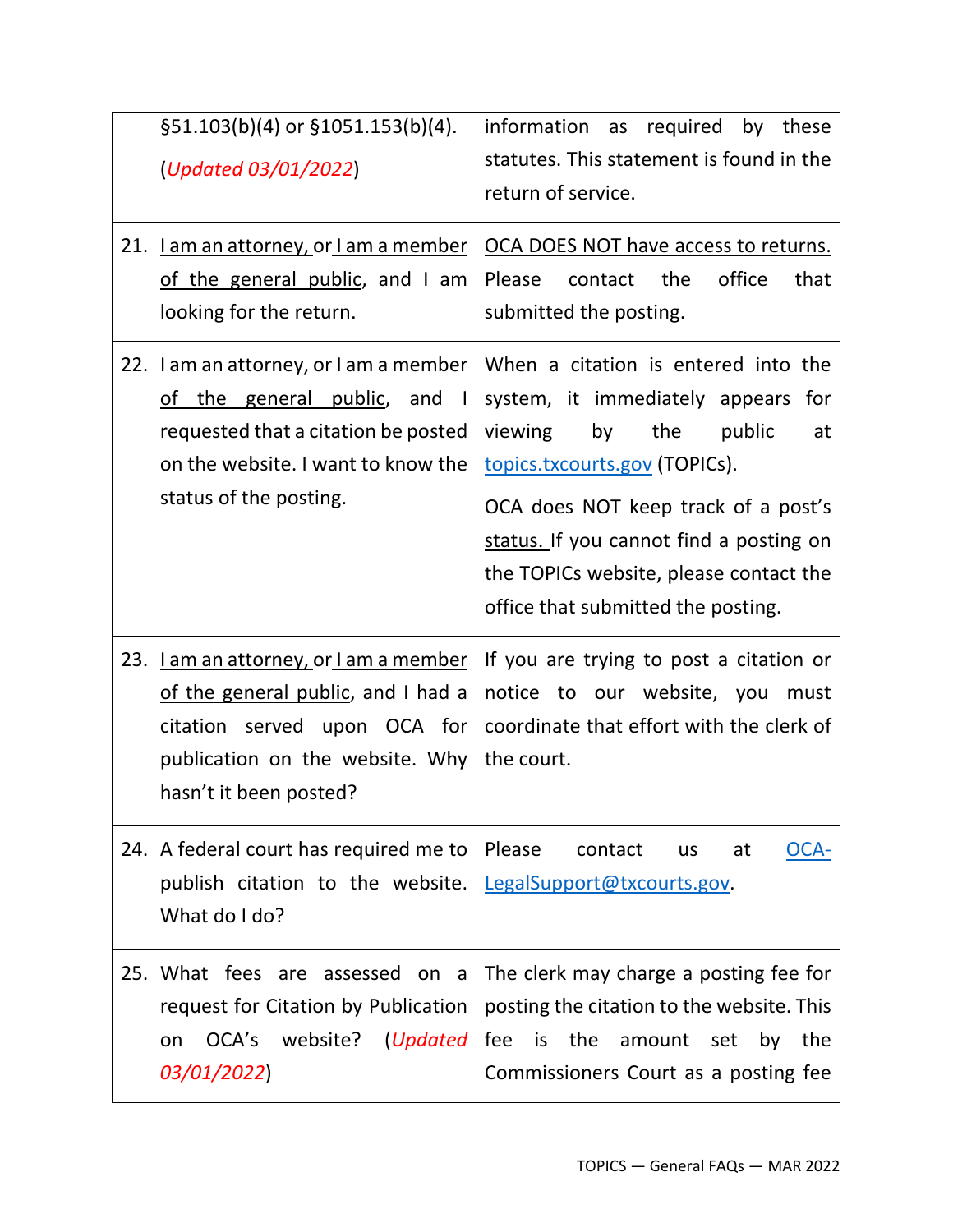|                                                                    | for the sheriffs/constables. The clerk<br>should not charge a second issuance<br>fee if an issuance fee has already been<br>charged for preparing a citation for<br>publication in the newspaper. The<br>issuance fee is \$8. Please check your<br>local fees for the exact amount set for<br>the posting fee.                                                                                                                                                                                                                                                                                                                                                                                                                                                                                                                       |
|--------------------------------------------------------------------|--------------------------------------------------------------------------------------------------------------------------------------------------------------------------------------------------------------------------------------------------------------------------------------------------------------------------------------------------------------------------------------------------------------------------------------------------------------------------------------------------------------------------------------------------------------------------------------------------------------------------------------------------------------------------------------------------------------------------------------------------------------------------------------------------------------------------------------|
| 26. When is a clerk required to post a<br>citation to the website? | Before SB 891, service of citation by<br>publication was to the newspaper only.<br>Now, such service must be published<br>on OCA's Public Information website<br>and in the newspaper unless TRCP<br>$116(b)(2)$ or some statute provides an<br>exemption otherwise. OCA is not aware<br>of situations where a filer would<br>publish only in the newspaper but not<br>on the website, making publication on<br>the website the default method.<br>SB 891 did not change the procedure or<br>requisites for requesting a citation by<br>publication. A filer must still file an<br>affidavit and request the clerk to issue<br>citation by publication. The content of<br>citation<br>the<br>must still<br>the<br>meet<br>requisites of the rules unless a statute<br>provides otherwise. See TRCP Rules<br>109, 109a, 110, and 114. |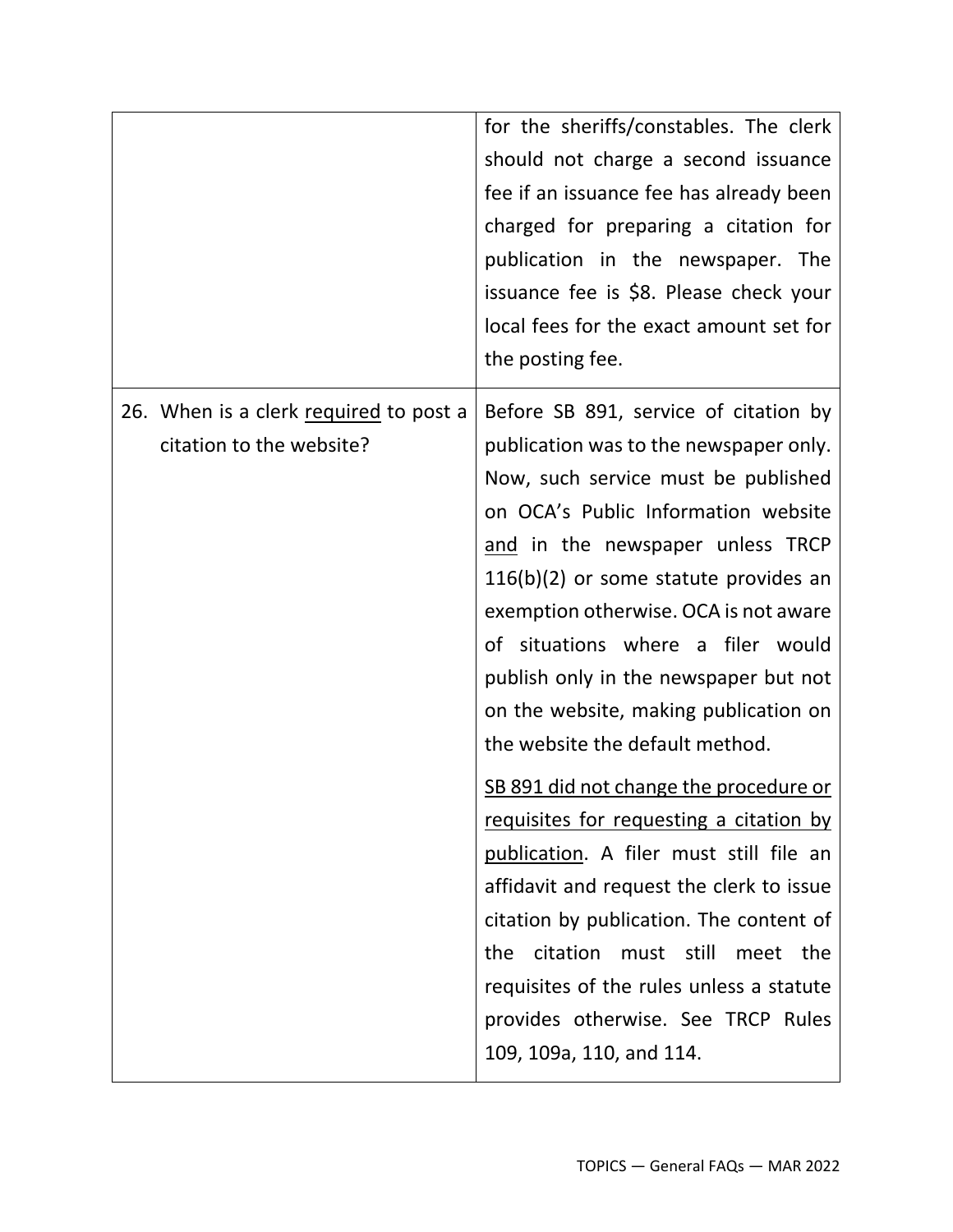| 27. Is every citation by publication<br>required to be published in the<br>newspaper and on the website? | No. TRCP Rule 116(b)(2) does not<br>require newspaper publication if:<br>The party requesting the citation<br>files an affidavit of indigency<br>under TRCP Rule 145;<br>$or$<br>Publishing in the local paper<br>would exceed \$200 per week;<br>$or$<br>No newspaper publication exists<br>in the county. |
|----------------------------------------------------------------------------------------------------------|-------------------------------------------------------------------------------------------------------------------------------------------------------------------------------------------------------------------------------------------------------------------------------------------------------------|
| 28. Is it the clerk's responsibility to                                                                  | No. The clerk is not responsible for                                                                                                                                                                                                                                                                        |
| know when a citation has to be                                                                           | determining when to publish only to                                                                                                                                                                                                                                                                         |
| posted only to the website or how                                                                        | the website or for how long a citation                                                                                                                                                                                                                                                                      |
| long a citation should be published                                                                      | should be published. This is a legal                                                                                                                                                                                                                                                                        |
| the website? (Updated                                                                                    | determination, and the clerk is not                                                                                                                                                                                                                                                                         |
| on                                                                                                       | required to make, and should not                                                                                                                                                                                                                                                                            |
| 03/01/2022)                                                                                              | make, the decision for the filer.                                                                                                                                                                                                                                                                           |
| 29. Can a clerk wait to publish citation                                                                 | The statutes and rules are silent as to                                                                                                                                                                                                                                                                     |
| website                                                                                                  | whether the website and newspaper                                                                                                                                                                                                                                                                           |
| the                                                                                                      | publications                                                                                                                                                                                                                                                                                                |
| that                                                                                                     | must                                                                                                                                                                                                                                                                                                        |
| the                                                                                                      | occur                                                                                                                                                                                                                                                                                                       |
| <b>SO</b>                                                                                                | simultaneously.                                                                                                                                                                                                                                                                                             |
| to                                                                                                       | The clerk should consult with the party                                                                                                                                                                                                                                                                     |
| publication dates align with the                                                                         | requesting the posting as to the timing                                                                                                                                                                                                                                                                     |
| newspaper publication?                                                                                   | of the publications.                                                                                                                                                                                                                                                                                        |